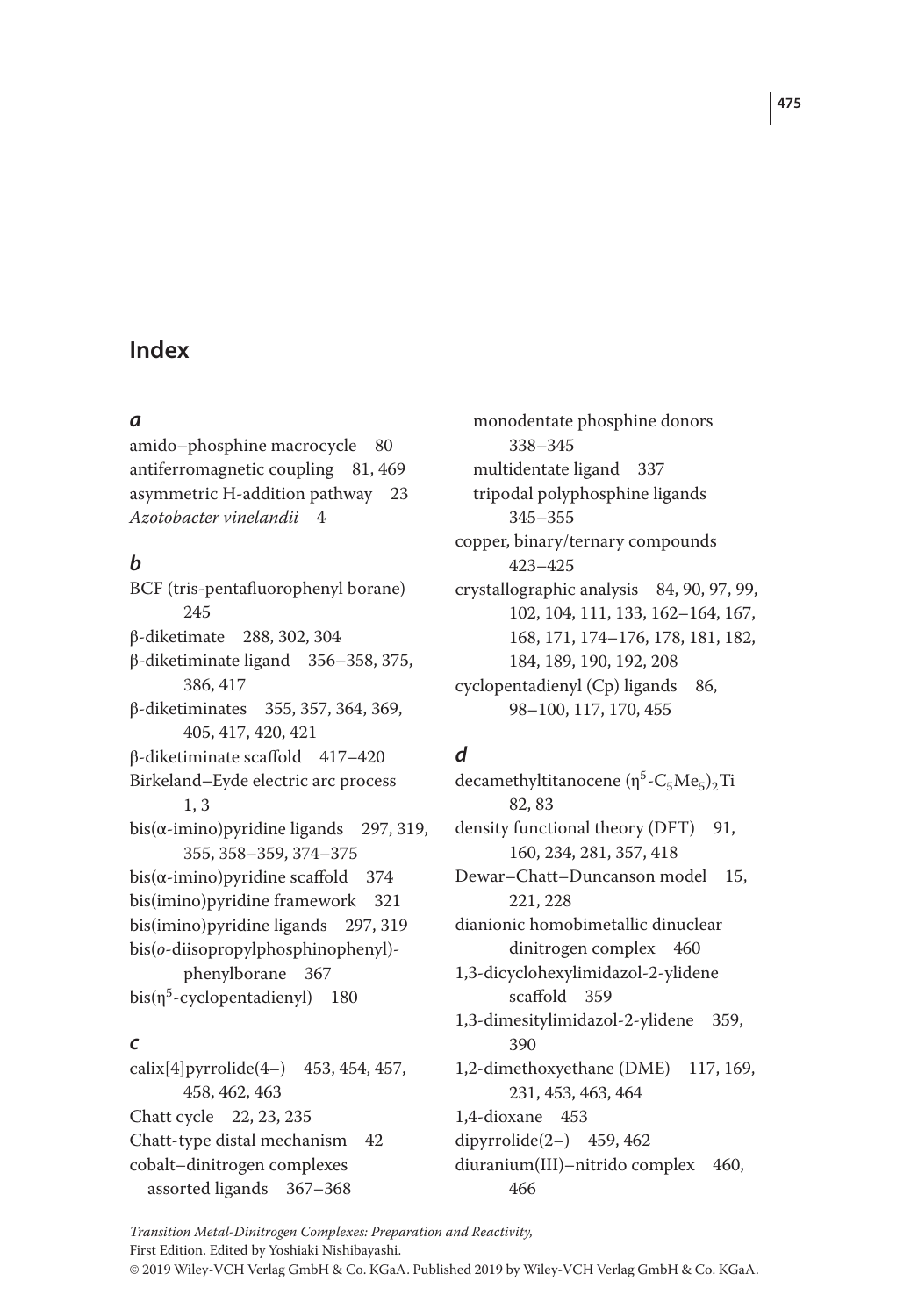#### *e*

end-on dinitrogen complexes arene and phosphine ligands  $cis$ -[Mo( $P^{Et}N^{Bn}P^{Et}$ )<sub>2</sub>(N<sub>2</sub>)<sub>2</sub>] 224 *cis/trans* geometry 222 mono(tertiary phosphine) complexes 222 Na/Hg reduction 224 tetradentate and pentadentate phosphines 224 *trans* Mo analog  $[Mo(\text{depf})_{2}(N_{2})_{2}]$ 223 *trans*-[ $Mo(PP)_{2}(N_{2})_{2}$ ] complexes 223 tungsten bis dinitrogen analogues 222 bridging dimers 230 hetero-bimetallic bridging  $N_2$ complexes 228 hetero-polymetallic complexes 229 photochemical splitting 232 thioether ligands 226 trimetallic Re– $N_2$ – $M$ – $N_2$ –Re complex 228 zig-zag transition state 231

# *f*

f-block element–dinitrogen complex 18, 19, 442, 443 Fe bis(diphosphine) complexes 286, 287, 308, 311–313 ferredoxin flavodoxin 8 Frank–Caro cyanamide process 1, 3

## *g*

gold 20, 21, 423, 429–430 group 3 transition metal cerium and uranium 441 lanthanide, and actinide–dinitrogen complexes cleavage, protonation, and functionalization 462–466 coordination modes 452 preparation and characterization 444–451

side-on-bound { $(N_2)^{2-}$ }-bridged dinuclear group 443–456 side-on-bound  $\{(N_2)^{3-}\}$ -bridged dinuclear group 456–457 side-on-bridged uranium complexes 455 single-molecule magnets 468–469 transformation of small molecules 466–468 group 4 transition metals alkyl halides and equivalent reactions 131–136 amido–phosphine macrocycle 80 bis(cyclopentadienyl)titanium derivatives antiferromagnetic coupling 81 *ansa*-bis(cyclopentadienyl) ligands 87 Bercaw's  $(\eta^5$ -C<sub>5</sub>Me<sub>5</sub>)<sub>2</sub>Ti system 83  $C_5Me_a$  rings 84 co-crystallized mononuclear complex 82 Cp-ring substitution 84 crystallographic study 86 IR absorption bands 83 metastable titanocene(II) dimer  $[Cp_2Ti]$ <sub>2</sub> 81 pentamethylcyclopentadienyl ligand  $(\eta^5$ -C<sub>5</sub>Me<sub>5</sub>) 82 bis(cyclopentadienyl)zirconium and hafnium derivatives C–H reductive elimination mechanism 93 crystallographic analysis 90, 94, 97 electronic and IR spectra 91 hydrocarbyl and/or hydrido ligands 92 Si-*ansa*-bridged zirconocenes 94 X-ray crystallographic analysis 89, 94 X-ray diffraction study 93, 95, 96 carbon dioxide and cumulenes reactions 138–141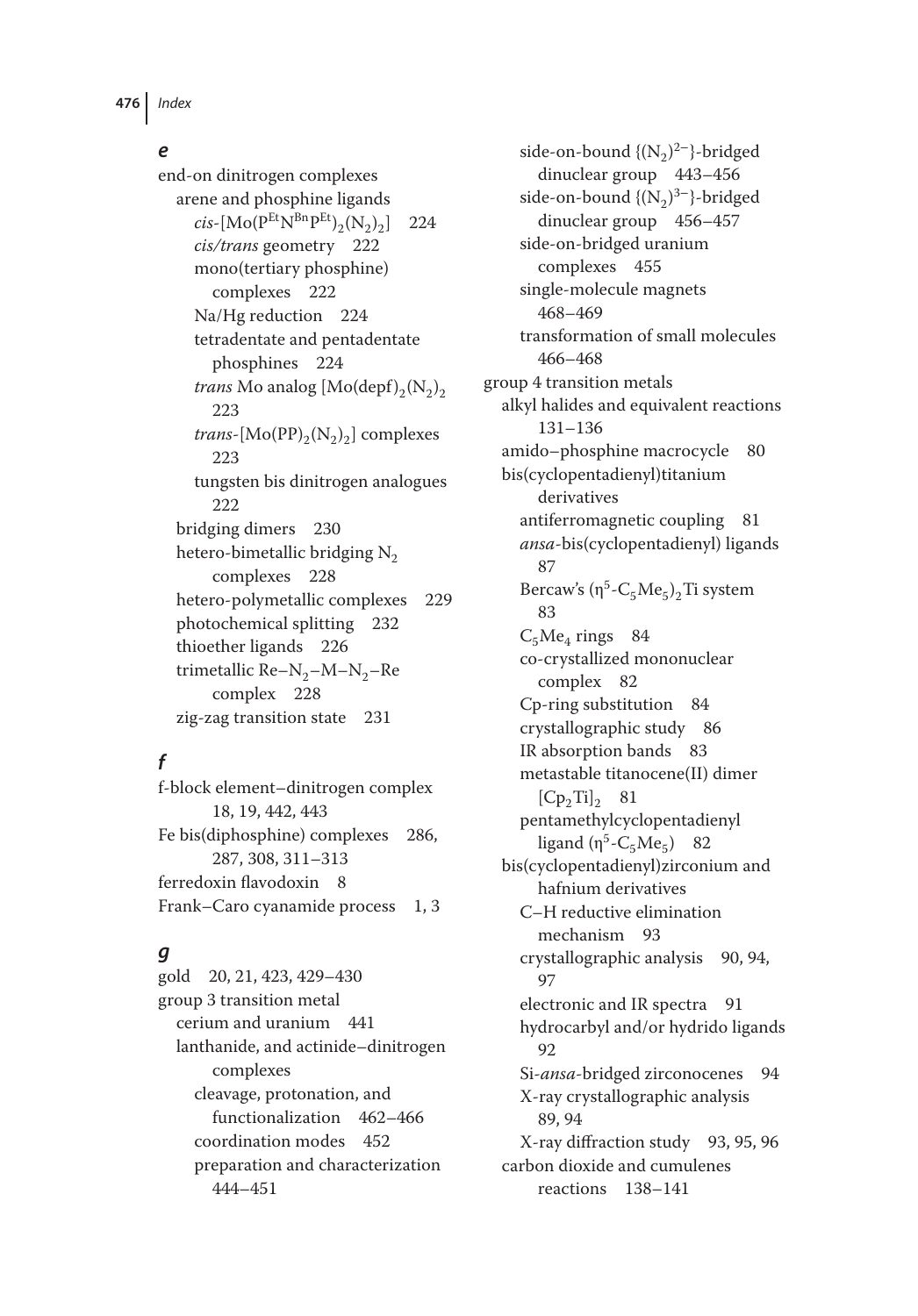carbon monoxide reactions 142–148 cyclopentadienyl ligands 98–100 dinitrogen ligand substitution 148–150 heterobimetallic dinitrogen complexes 109–112 hydrogen reaction 1,2-addition mechanism 123 cyclometalated hafnocene dimer 124 cyclopentadienyl and guanidinate 121 imido and nitrido ligands 127 IR spectroscopy 125 1D-and 2D-NMR techniques 125 single-crystal X-ray analysis 120 protonation 112–114 reduction 115–119 single-crystal X-ray analysis 118 styrene–p-bromostyrene co-polymers 117 titanocene dichloride derivative 117 Si–H and B–H bond, reactions with 129–131  $\sigma$ -donor ligands acyclic NPN-type dianions 107 bimetallic coordination 101 crystallographic analysis 102 hydrazido(4–) character 102 N–N stretching mode 106 phenolates, amines or silylamides 101 PNP-type tridentate ligand 104 tetradentate tripodal ligand 103 X-ray diffraction study 106 group 5 transition metals CPAM group 5 bimetallic ( $\mu$ -η<sup>1</sup>η<sup>1</sup>-N<sub>2</sub>) complexes 206–212 N—N bond cleavage 187–201 niobium 174–178, 192–197 nitrogen fixation processes 159, 201, 212 tantalum 178–187, 197–201 vanadium 188–192

crystallographic analysis 163 cyclopentadienyl (Cp) ligands 170 hetero-bimetallic  $\mu$ -N<sub>2</sub> complex 170 operational mechanism 160 Raman vibrational spectra 169 secondary Na–N interactions 167 σ / π electron donation 166 σ-donor / π-acceptor ligands 161 tetrapodal ligand 172 group 6 transition metal–dinitrogen complexes arene and phosphine ligands 222–226 nitrogen and Cp ligands 226–228 group 7 dinitrogen complexes aryldiazenido complexes 273 bimetallic dinitrogen rhenium complex 275 1,2-bis(diphenyphosphino)ethane 275 chelated benzoyldiazenido complexes 272 chromium porphyrin complexes 278 cyclopentendienyl (Cp) 272 iron porphyrin complexes 277 manganese complex 274 with  $N_2$  bonds diazomethane formation 280–281 photolysis 280 rhenium(I) precursor 279 rhenium(III) complex 281 1,1,1-trifluorodiazomethane 279 N–N stretching vibration 276 rhenium complexes 271 transition metal Lewis acids 276 unsymmetrical nitride cleavage 277 group 8 dinitrogen complexes bis(imino)pyridine and tris(phosphino)silyl ligands 293 catalytic  $N_2$  fixation 317–319 cleavage and coordinated N<sub>2</sub> ligand 301–309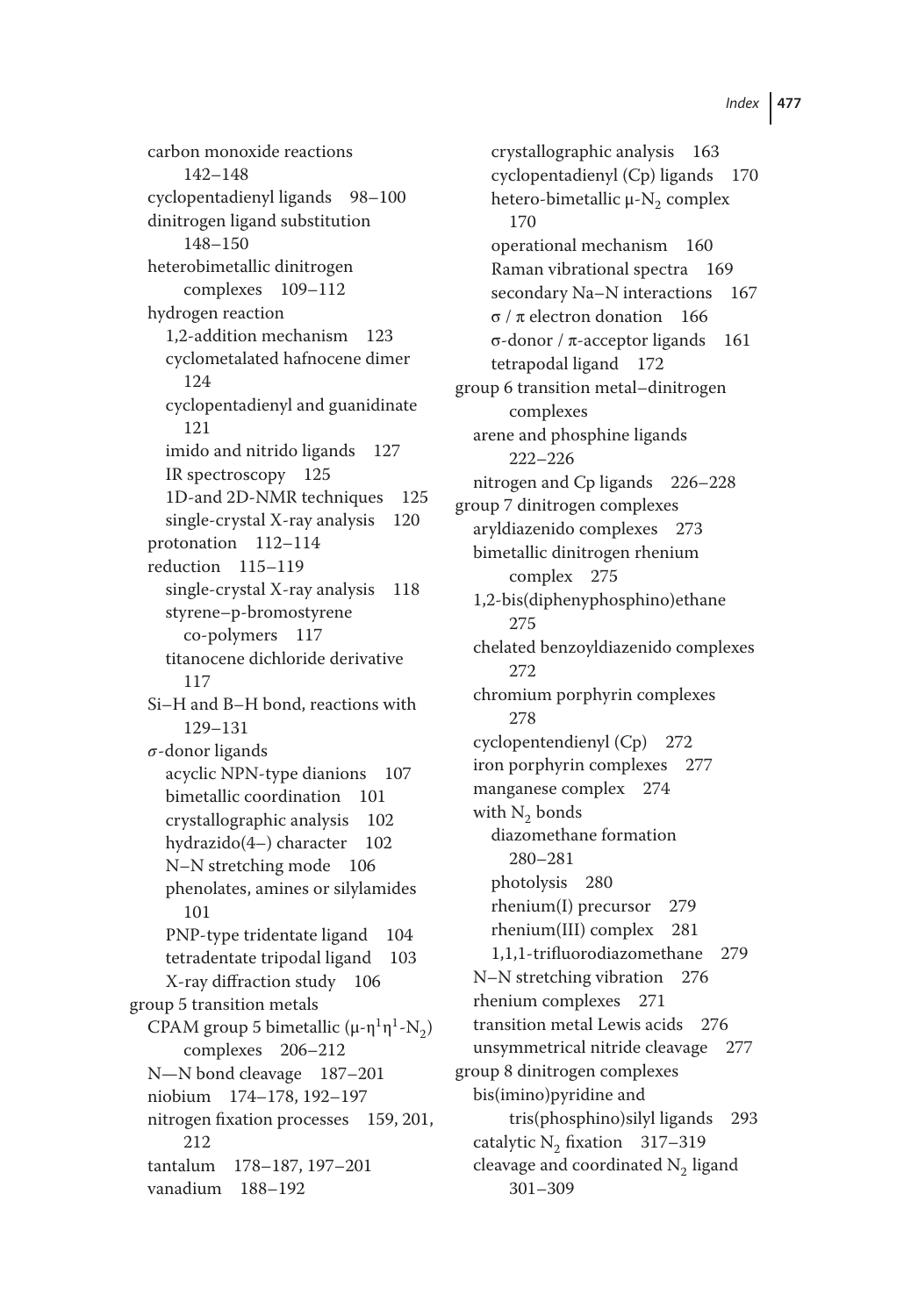group 8 dinitrogen complexes (*contd.*)  $\mathrm{EPR}_3$ -supported systems,  $\mathrm{NH}_3$ production of 313–317 Fe-based systems 287 Fe bis(diphosphine) systems 311–313 Fe diazoalkane complex 297 group 8 TM $-N_2$  complex catalytic reactions 319 heterogenous alkali metal reductants 293 hydrazine hydrate 295 hydridic reducing agents 294 ligand substitution 288  $NH<sub>3</sub>$  quantification 287  $N_2$  substitution reactions and lability 297–301 precursor reduction 292–296 Ru dihydride complex 296  $Ru-N<sub>2</sub>$  and Os–N<sub>2</sub> complexes 287 Sacconi-type ligand systems 287 single electron reductants 295 stoichiometric reactivity 309–311 group 10 transition metal–dinitrogen nickel binary/ternary compounds 406–408 coordination compounds 408–420 dinitrogen interaction 406 palladium 422–423 platinum 422–423 group 11 transition metal–dinitrogen copper binary/ternary compounds 423–425 coordination compound 425–427 structural relationships and comparisons 427–429 gold 429–430 silver 429–430

## *h*

Haber–Bosch ammonia process 1 Haber–Bosch catalysts 3, 51, 441

Haber–Bosch process 1–4, 31, 50, 51, 120, 206, 237, 285, 337, 392, 441, 442, 462, 469 hafnocene oxamidide complex 145 homo-bimetallic W complexes 229 hydrochloric acid (HCl) 24, 28, 163 hydrotris(3-*p-*tolylpyrazolyl)borate ligand 385 hydrotris(3-*tert*-butyl-5-methyl pyrazolyl)borate 355, 454

# *i*

iridium dinitrogen complexes β-diketiminate ligand 386  $v_{\rm N_c}$  functions of 392 phosphine ligands 383–385 pincer ligands 386–390 tris(pyrazoyl)borate (Tp) ligands 385–386

# *k*

Kellogg advanced ammonia process (KAAP) 2, 285

# *l*

laser ablation method 407 Lowe–Thorneley kinetic model 7, 8

#### *m*

*meso*-octaethylcalix[4]pyrrolide(4–) 453 2-methylteterahydrofuran 12 modified Lowe–Thorneley kinetic model 8 monoanionic  $(N_2)^{3-}$  -bridged rare earth–dinitrogen complexes 456, 457 monodentate phosphine donors cobaltate complexes 342–345  $CoH(N_2)(PR_3)$ <sub>3</sub> and Co(I) complexes 338–341 mononuclear thorium(IV) complex 463

## *n*

NacNac ligand 419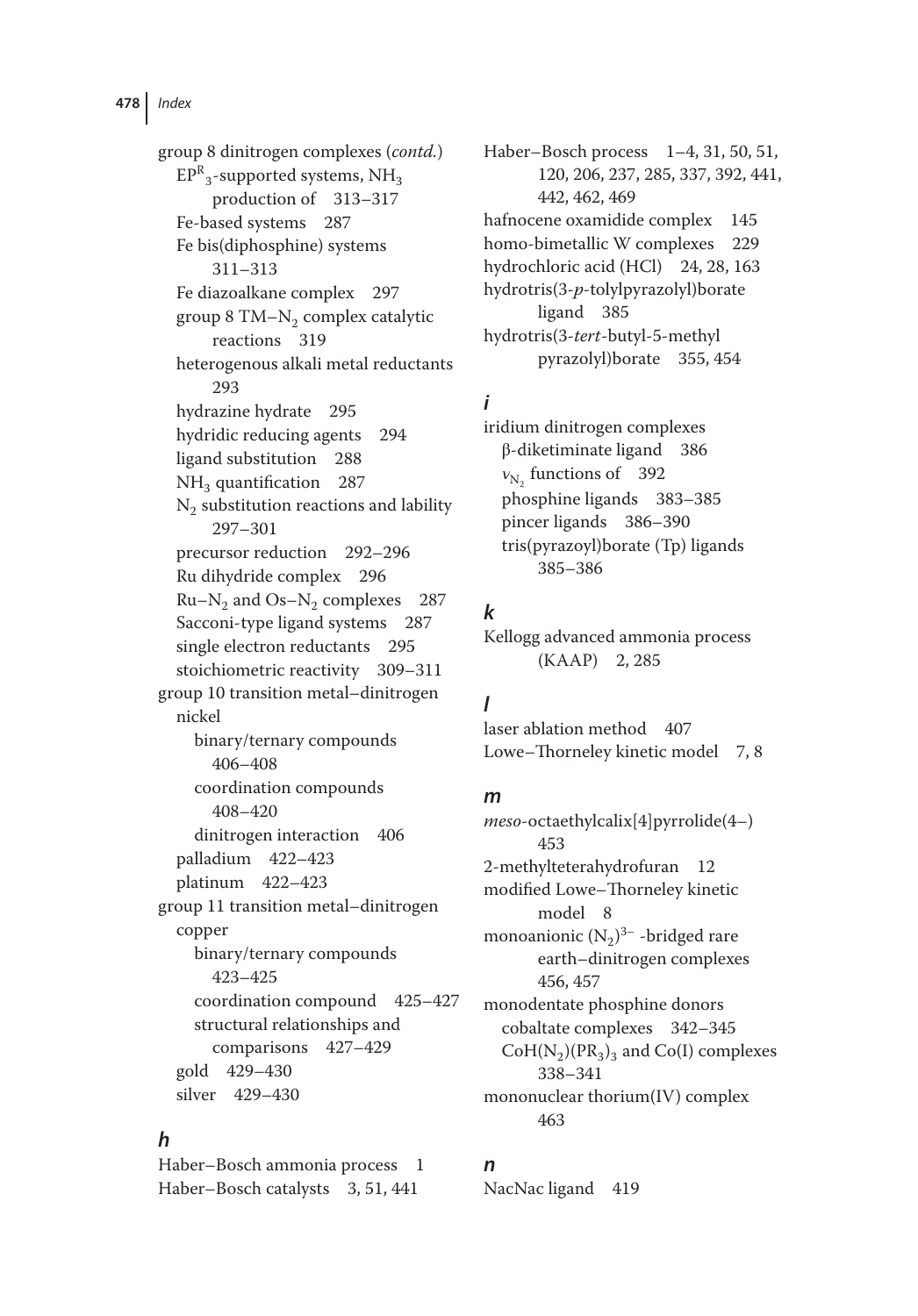N–C Bond formation dialkyhydrazido(2–) 241 electrochemical synthetic cycle 238 hydrazido(2–) intermediates 239 Mo tetra-thioether complex 239 *N*-aminopyrrolidine 239 nucleophilic reactivity 238 pyrazole derivatives 239 pyrrole derivatives 239 W tetrahydride complex 241 N-element bond formation 241–247  $N<sub>2</sub>$ -functionalization catalysis cobalt-based catalysts 392–396 fixation 395–396 N<sub>2</sub> silylation 393 N–H bond formation bidentate dialkylphosphines 236 Chatt cycle 235 electrochemical process 236 heterobimetallic complexes 236 hydrazido(2–) derivative 237, 238 hydrosulfide-bridged complexes 238 metal hydrides 236 RCOCl hydrolysis 234  $[Ru(dppp)(Cl)(n2-H<sub>2</sub>)]X$  237 N-heterocyclic carbenes (NHCs) 39, 289, 359–360, 365–367, 380, 390 nickel binary/ternary compounds 406–408 coordination compounds β-diketiminate ligand scaffolds 417–420 double decker system 416 industrial and biological dinitrogen fixation 415 pincer ligand systems 411 tetrapodal phosphorous-based ligands 415–417 dinitrogen interaction 406 structural relationships and comparisons 420–422 niobium 174–178 N—N bond cleavage 192 nitrogen fixation processes 204 niobium  $N_2$  complexes 174, 176, 178 niobium nitrido complexes 199

nitrogenase enzyme 160, 286, 294, 311, 327 *N*,*N*-dimethylacetamide 29

# *p*

palladium 405, 422–423 pentalene 455 1,2,3,4,5-pentamethylcyclopentadine 442 phosphine ligands 222–226, 258, 261, 287, 289, 295, 309, 312, 337, 338, 345, 359, 372–373, 380, 383–385 photolysis 169, 170, 182, 188, 232, 234, 279, 280, 292, 297, 301, 387, 407 pincer ligands diazaborole PBP-pincer ligand 380 monoanionic PNP-type and PBP-type ligands 361 N-heterocyclic carbene-based pincer ligands 365–367 nickel 411 N/P donors 363–364 PCP-and PSiP-type pincer ligands 388–390 PCP pincer ligand 376–378 PNP pincer ligands 378–380 platinum 405, 422–423 potassium graphite 293, 418, 427, 456, 457, 464 protonation 7, 8, 21–25, 38, 42, 45, 81, 99, 100, 111–116, 136, 141, 143, 205, 230, 231, 233, 235, 236, 238, 239, 245, 247, 252, 256–258, 260, 261, 309–311, 315, 345, 413, 427, 462, 464, 465 proton-coupled electron transfer (PCET) mechanism 315

## *r*

rhodium dinitrogen complexes β-diketiminate scaffold 375  $bis(\alpha\text{-imino})$ pyridine scaffold 374–375 monodentate phosphines 371 *N*-heterocyclic carbenes (NHCs) 380, 390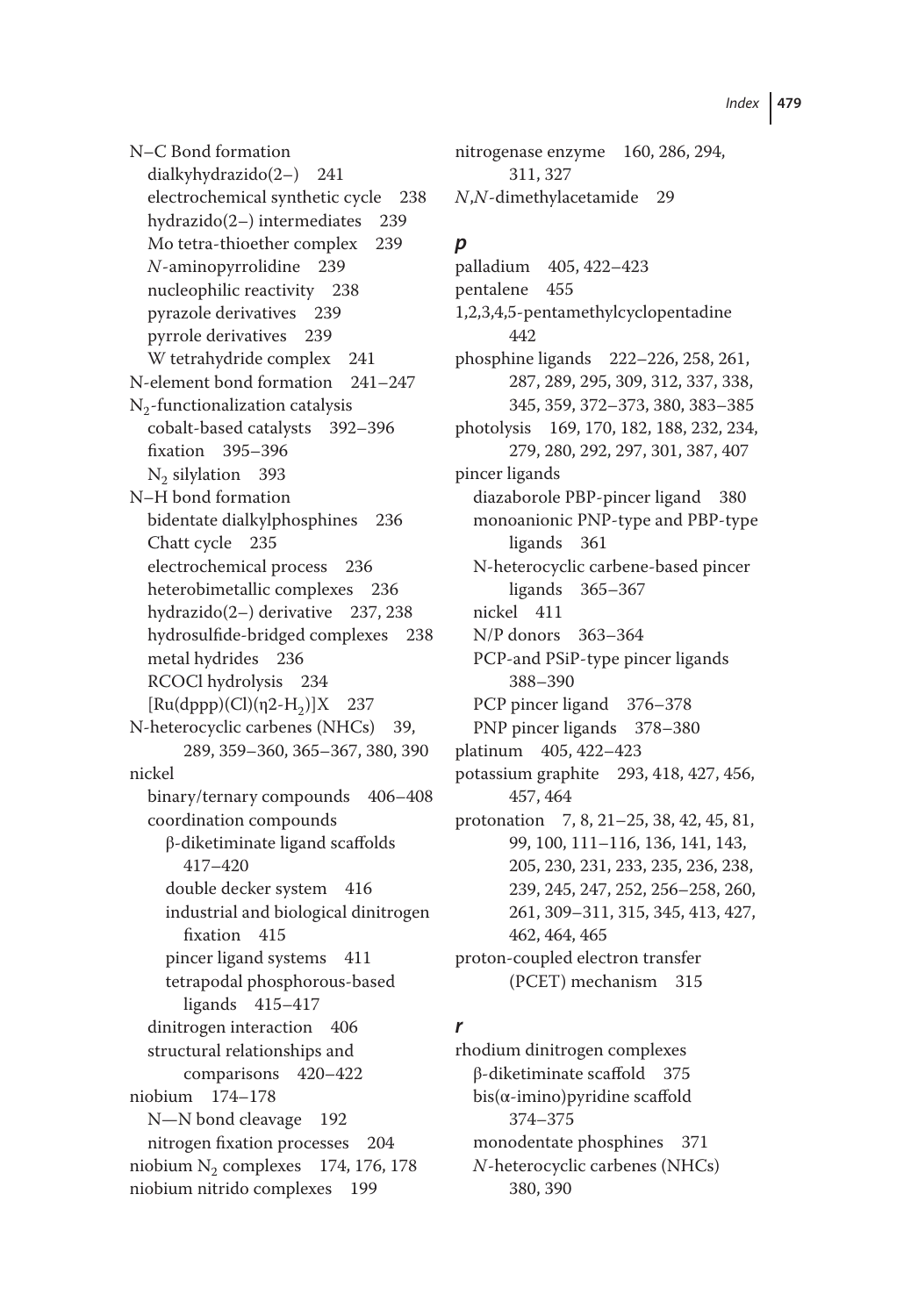```
rhodium dinitrogen complexes (contd.)
  phosphine ligands 372–373
  pincer ligands 375–376
  Rh-N<sub>2</sub> complexes 370–372
Ru ammine complex 292
Ru-N<sub>2</sub> complex 286, 300
```
#### *s*

*S*-adenosylmethionine 13 Schrock cycle 36, 37 *side-on*-bridged trinuclear samarium–dinitrogen complex 459 silver 190, 276, 429–430 sodium naphthalenide 115, 441, 463

## *t*

tantalum 18, 20, 24, 25, 29, 118, 159, 160, 178–187, 197–201 nitrogen fixation processes 206 tantalum  $N_2$  complexes 197 tantalum nitrido complexes 201 thioether ligands 226 transition metal–dinitrogen complexes activation energy and turnover frequency 2 anionic octanuclear molybdenum complex 34 BASF-type Haber–Bosch process 3 biological nitrogen fixation bacterial and archaeal organisms 4 diazotrophic bacteria 4 dihydrogen and coordination 8 ferredoxin flavodoxin 8 iron-only nitrogenase 5 Lowe–Thorneley kinetic model 7 modified Lowe–Thorneley kinetic model 8 molybdenum–iron protein 6 molybdenum nitrogenase 4–7 protonation reactions 8 reaction conditions 7 vanadium nitrogenase 5 bis(nitrido)-bridged complexes 20 catalytic ammonia formation cobalt–dinitrogen complex 42

ferrocenyl ruthenocenyl moieties 37 iron–dinitrogen complexes 40 2,6-lutidinium trifluoromethanesulfonate  $(ILut|OTT) 37$ molybdenum nitrido complexes 39 Schrock's catalysts 36 tetradentate triamidoamine ligands 35 vanadium–dinitrogen complexes 45 Dewar–Chatt–Duncanson model 15 electrochemical and photochemical conversion 31 end-on–bound bridging μ-η1 η1–dinitrogen 16 end-on–bound dinitrogen ligand 15 fulvalene-bridged tetranuclear titanium complex 20 functionalization of 29 hexanuclear gold complex 20 historical background biomimetic reactions 12 cobalt–dinitrogen complex 10 heterobimetallic complex 11 2-methylteterahydrofuran 12 molybdenum–dinitrogen complex 12 *S*-adenosylmethionine 13 X-ray and neutron diffraction studies 12 X-ray crystallographic analysis 12 hydrazine reduction 45 hydrogen halide 25 intramolecular linkage isomerism 16 Kellogg advanced ammonia process (KAAP) 2 mononuclear and dinuclear complex 14 N–N bond lengths 19 osmium–dinitrogen complex 16